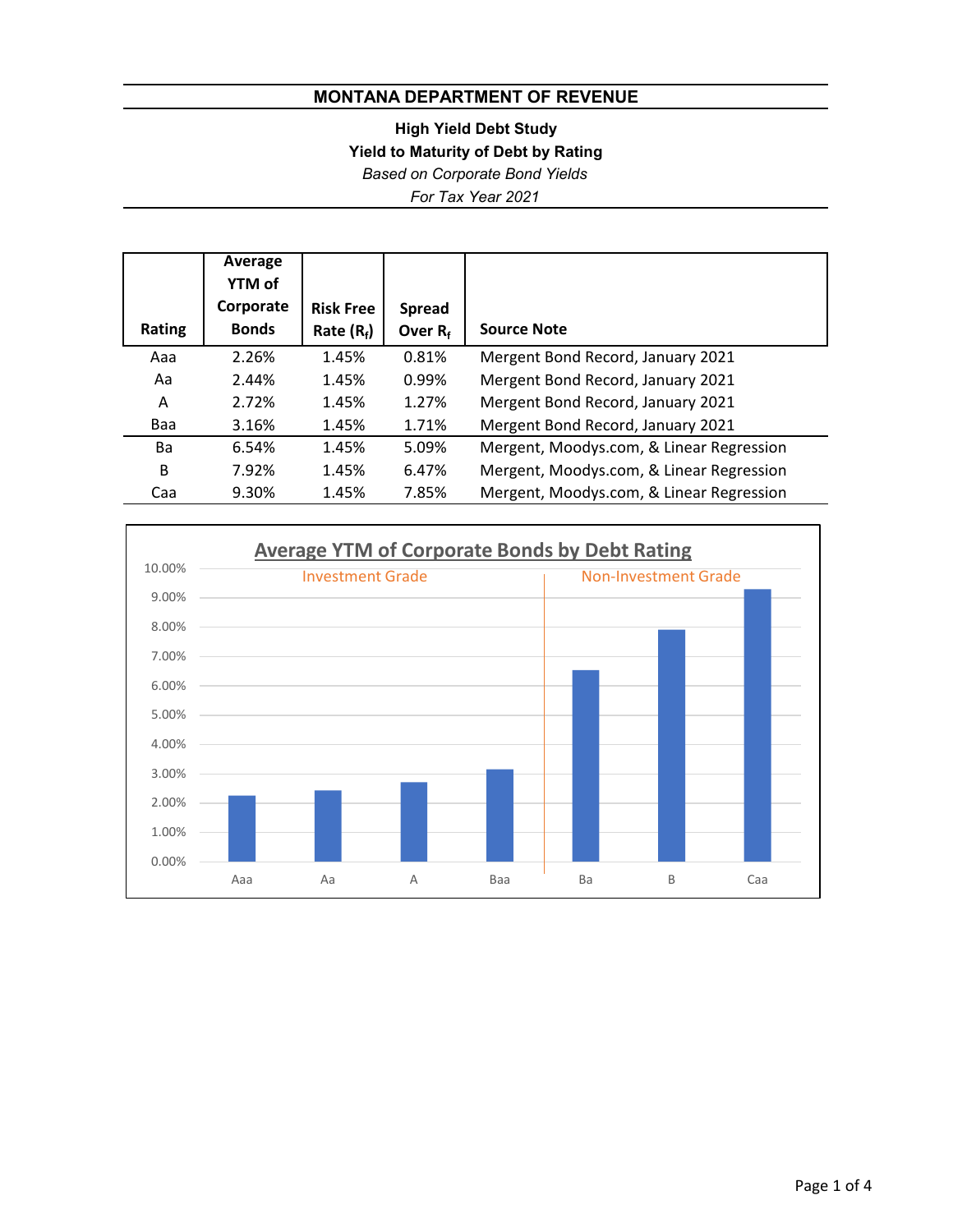## *For Tax Year 2021 Based on Corporate Bond Yields* **Linear Regression of Yield to Maturity by Combined Debt Rating High Yield Debt Study**

|               | $X-Axis$                                    | Y-Axis                                                |                                     |                             |                                                 |                               |
|---------------|---------------------------------------------|-------------------------------------------------------|-------------------------------------|-----------------------------|-------------------------------------------------|-------------------------------|
| <b>Rating</b> | <b>Combined</b><br><b>Numeric</b><br>Rating | Average<br><b>YTM of</b><br>Corporate<br><b>Bonds</b> | <b>Risk Free</b><br>Rate<br>$(R_f)$ | <b>Spread</b><br>Over $R_f$ | <b>YTM Using</b><br>Linear<br><b>Regression</b> | <b>Selected</b><br><b>YTM</b> |
| Aaa           | 1                                           | 2.25%                                                 | 1.45%                               | 0.80%                       |                                                 | 2.25%                         |
| Aa            | $\mathcal{P}$                               | 2.37%                                                 | 1.45%                               | 0.92%                       |                                                 | 2.37%                         |
| A             | 3                                           | 2.68%                                                 | 1.45%                               | 1.23%                       |                                                 | 2.68%                         |
| Baa           | 4                                           | 3.27%                                                 | 1.45%                               | 1.82%                       |                                                 | 3.27%                         |
| <b>Ba</b>     | 5                                           | 7.51%                                                 | 1.45%                               | 6.06%                       | 6.54%                                           | 6.54%                         |
| B             | 6                                           | 8.88%                                                 | 1.45%                               | 7.43%                       | 7.92%                                           | 7.92%                         |
| Caa           | 7                                           | 9.19%                                                 | 1.45%                               | 7.74%                       | 9.30%                                           | 9.30%                         |

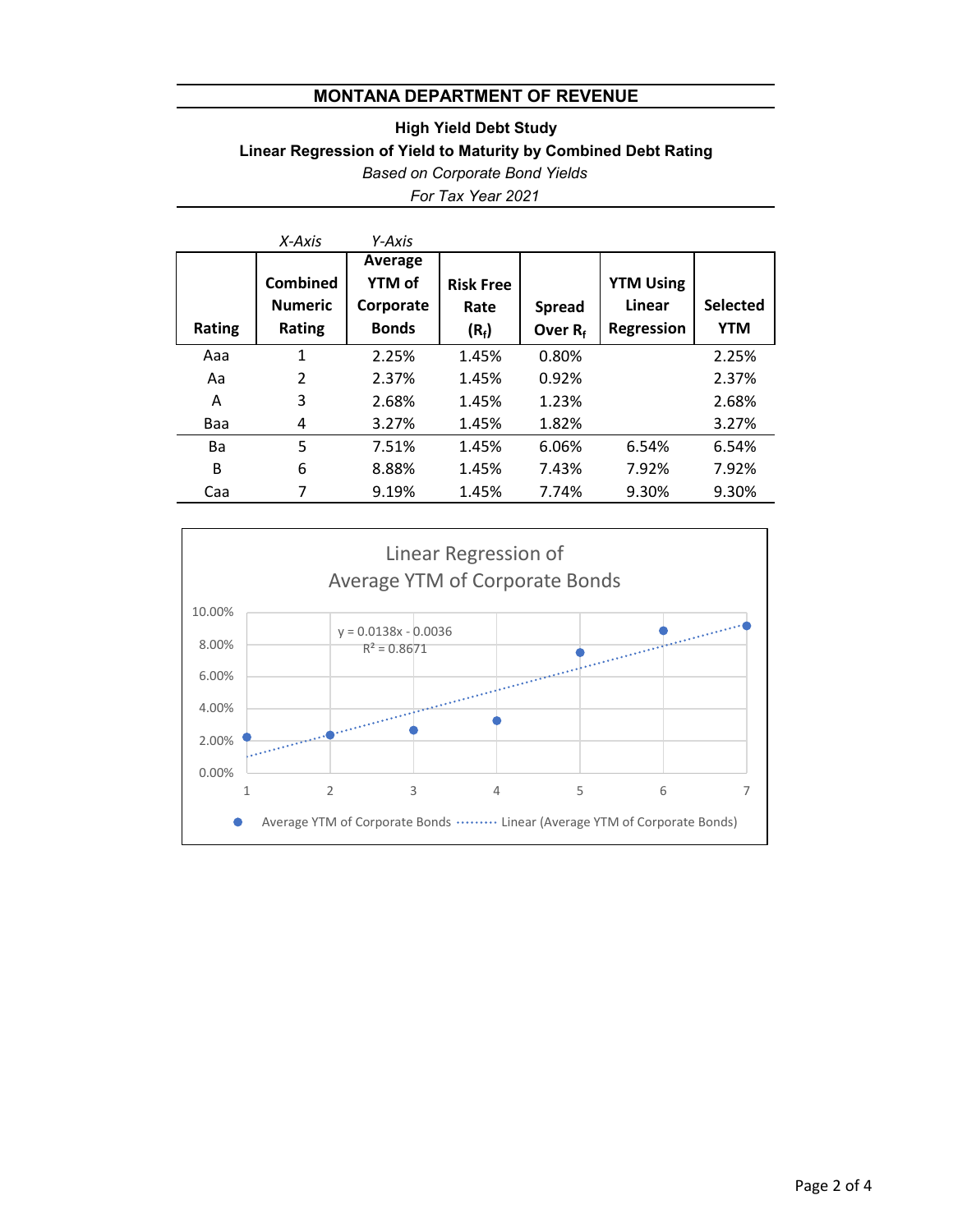# *Based on Corporate Bond Yields* **Average and Median Yield to Maturity by Combined Rating High Yield Debt Study**

*For Tax Year 2021*

| <b>Rating</b> | Average<br><b>YTM</b> | <b>Median</b><br><b>YTM</b> | # of Securities |
|---------------|-----------------------|-----------------------------|-----------------|
| Ba            | 7.51%                 | 8.10%                       | 59              |
| R             | 8.88%                 | 9.15%                       | 32              |
| Caa           | 9.19%                 | 8.67%                       | 10              |
| Ca            |                       |                             |                 |
|               | 6.87%                 | 6.65%                       |                 |

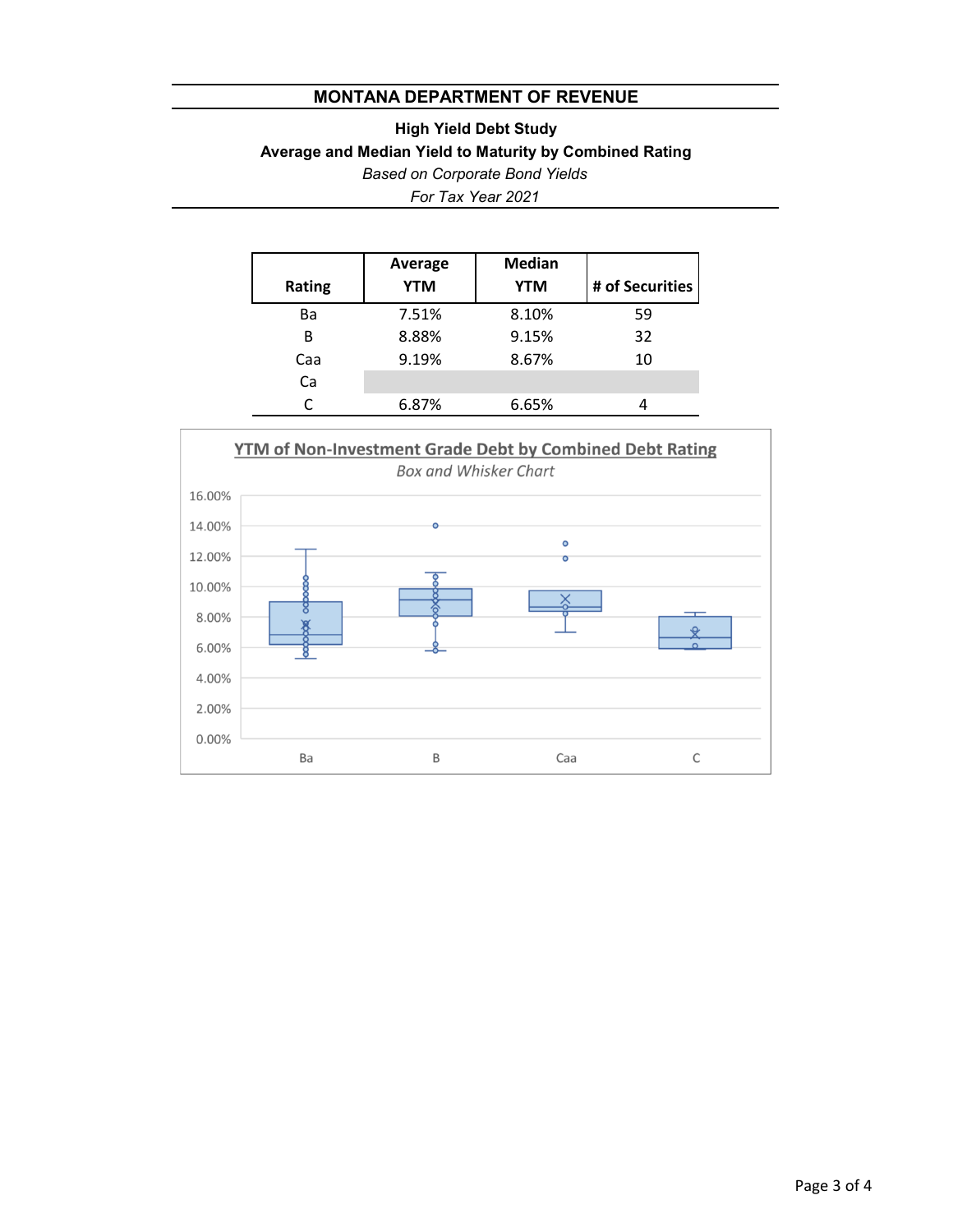## **High Yield Debt Study Average and Median Yield to Maturity by Debt Rating** *Based on Corporate Bond Yields*

*For Tax Year 2021*

|                  | Average    | <b>Median</b> |                 |
|------------------|------------|---------------|-----------------|
| <b>Rating</b>    | <b>YTM</b> | <b>YTM</b>    | # of Securities |
| Ba1              | 6.56%      | 8.10%         | 27              |
| Ba <sub>2</sub>  | 8.62%      | 8.84%         | 27              |
| Ba3              | 6.65%      | 6.84%         | 5               |
| <b>B1</b>        | 8.96%      | 9.06%         | 21              |
| <b>B2</b>        | 8.37%      | 8.53%         | 6               |
| B <sub>3</sub>   | 9.16%      | 9.36%         | 5               |
| Caa1             | 8.36%      | 8.66%         | 5               |
| Caa <sub>2</sub> | 8.48%      | 8.48%         | 2               |
| Caa <sub>3</sub> | 11.03%     | 11.84%        | 3               |
| Ca               |            |               |                 |
|                  | 6.87%      | 6.65%         | 4               |

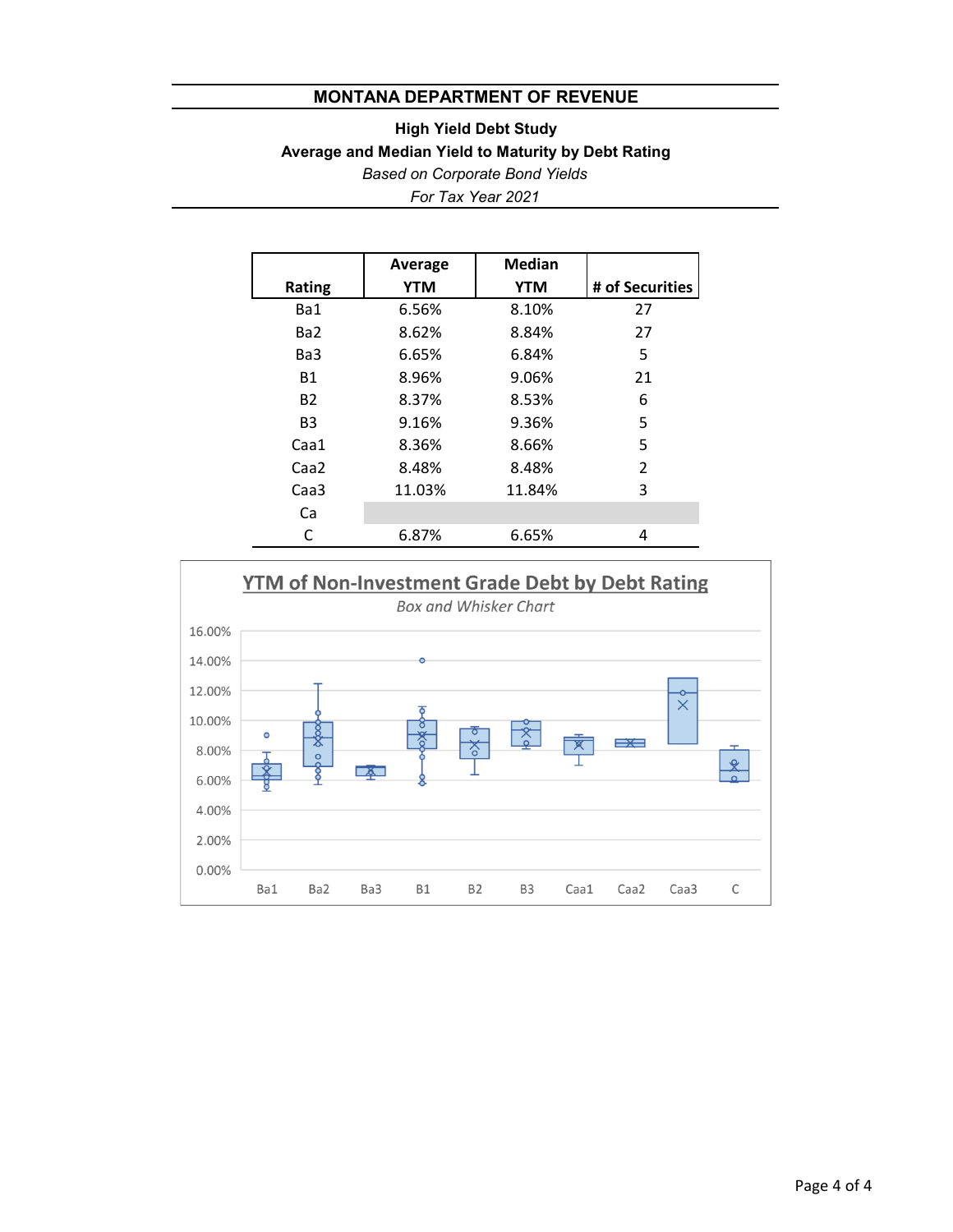### **S&P 500, 3 Stage Dividend Growth Model**

Developed by the Montana Department of Revenue To Be Used in Conjunction with the 2021 Capitalization Rate Studies

### *Determines The Implied Risk Premium Using Macroeconomic Data*

*This type of calculation can also be found in Chapter 9 of Ibbotson's (MorningStar) SBBI, Supply Side Model*

### **3 Stage Dividend Growth Model**

#### *Assumptions:*

| <b>Stages</b> | Years                |             | Growth                        |        | <b>Model 1</b> |       |           |        | Model 2   |                                                                         |  |
|---------------|----------------------|-------------|-------------------------------|--------|----------------|-------|-----------|--------|-----------|-------------------------------------------------------------------------|--|
| 1st Stage     | 1-5 years            |             | Constant @:                   |        | 13.25%         |       |           |        | 16.31%    | S & P Dow Jones Indices Index Earnings, S&P 500                         |  |
|               |                      |             |                               |        |                |       |           |        |           | Earnings Estimate Report, February 11, 2021                             |  |
| 2nd Stage     | 6-15 vears           |             | Linear from:                  | 12.45% | to             | 4.45% | <b>OR</b> | 15.12% | to        | 3.19% Linear from 1st Stage to 3rd Stage                                |  |
|               |                      |             |                               |        | Real Growth    |       |           |        | Inflation |                                                                         |  |
| 3rd Stage     | 15 years -perpetuity | GDP Growth: | Real and Inflation            | 1.70%  |                | 2.50% |           | 1.49%  |           | 1.95% Inflation Range = Federal Reserve, Treasuries Inflation - Indexed |  |
|               |                      |             |                               |        |                |       |           |        |           |                                                                         |  |
|               |                      |             | GDP Growth*: Real + Inflation |        | 4.45%          |       | <b>TO</b> |        | 3.19%     | *GDP Growth = Real growth + Inflation                                   |  |
|               |                      |             |                               |        |                |       |           |        |           | First Quarter 2021 Survey of Professional Forecasters -                 |  |
|               |                      |             |                               |        |                |       |           |        |           | Philadelphia Federal Reserve Release Date 2/12/2021                     |  |

| Model 1                                 |                         |          |          |         |                                   |                 |         |           |         |         |         |        |                        |        |                                                                            |        |                            |        |
|-----------------------------------------|-------------------------|----------|----------|---------|-----------------------------------|-----------------|---------|-----------|---------|---------|---------|--------|------------------------|--------|----------------------------------------------------------------------------|--------|----------------------------|--------|
| Year                                    | 2020                    | 2021     | 2022     | 2023    | 2024                              | 2025            | 2026    | 2027      | 2028    | 2029    | 2030    | 2031   | 2032                   | 2033   | 2034                                                                       | 2035   | 2036                       | 2037   |
|                                         |                         | Expected |          |         | 1st Stage Growth Rates            |                 |         |           |         |         |         |        | 2nd Stage Growth Rates |        |                                                                            |        |                            |        |
| Starting Industry Start Price Dividends |                         |          | 13.250%  | 13.250% |                                   | 13.250% 13.250% | 13.250% | $12.45\%$ | 11.650% | 10.850% | 10.050% | 9.250% | 8.450%                 | 7.650% | 6.850%                                                                     | 6.050% | 5.250%                     | 4.450% |
| S & P 500                               | \$ (3,732.04) \$        | 57.39 \$ | 64.99 \$ |         | 73.61 \$ 83.36 \$ 94.40 \$ 106.91 |                 |         |           |         |         |         |        |                        |        | \$120.22 \$134.23 \$148.79 \$163.75 \$178.89 \$194.01 \$208.85 \$223.16 \$ |        | 236.66 \$ 249.08 \$ 260.17 |        |
|                                         | Implied Market Return = | 7.46%    |          |         |                                   |                 |         |           |         |         |         |        |                        |        |                                                                            |        |                            |        |

#### Model 2 **Year**

| Year                     | 2020                    | 2021     | 2022     | 2023    | 2024                   | 2025            | 2026 | 2027   | 2028    | 2029    | 2030    | 2031                   | 2032   | 2033      | 2034                                                                                                                  | 2035   | 2036  | 2037                       |
|--------------------------|-------------------------|----------|----------|---------|------------------------|-----------------|------|--------|---------|---------|---------|------------------------|--------|-----------|-----------------------------------------------------------------------------------------------------------------------|--------|-------|----------------------------|
|                          |                         | Expected |          |         | 1st Stage Growth Rates |                 |      |        |         |         |         | 2nd Stage Growth Rates |        |           |                                                                                                                       |        |       |                            |
| <b>Starting Industry</b> | Start Price Dividends   |          | 16.310%  | 16.310% | 16.310%                | 16.310% 16.310% |      | 15.12% | 13.925% | 12.732% | 11.539% | 10.346%                | 9.154% | $7.961\%$ | $6.768\%$                                                                                                             | 5.575% | .383% | 3.190%                     |
| S & P 500                | $$ (3.732.04)$ \$       | 57.39 \$ | 66.75 \$ |         |                        |                 |      |        |         |         |         |                        |        |           | 77.64 \$ 90.30 \$ 105.03 \$ 122.16 \$ 140.62 \$ 160.21 \$ 180.60 \$ 201.44 \$ 222.29 \$ 242.63 \$ 261.95 \$ 279.68 \$ |        |       | 295.27 \$ 308.21 \$ 318.04 |
|                          | Implied Market Return = | 7.41%    |          |         |                        |                 |      |        |         |         |         |                        |        |           |                                                                                                                       |        |       |                            |

#### *Conclusions:*

**Implied Market Rate Range = 7.41% to 7.46%**

*Mean 7.44%* $7.44%$ **Market Rate Selected 7.44%**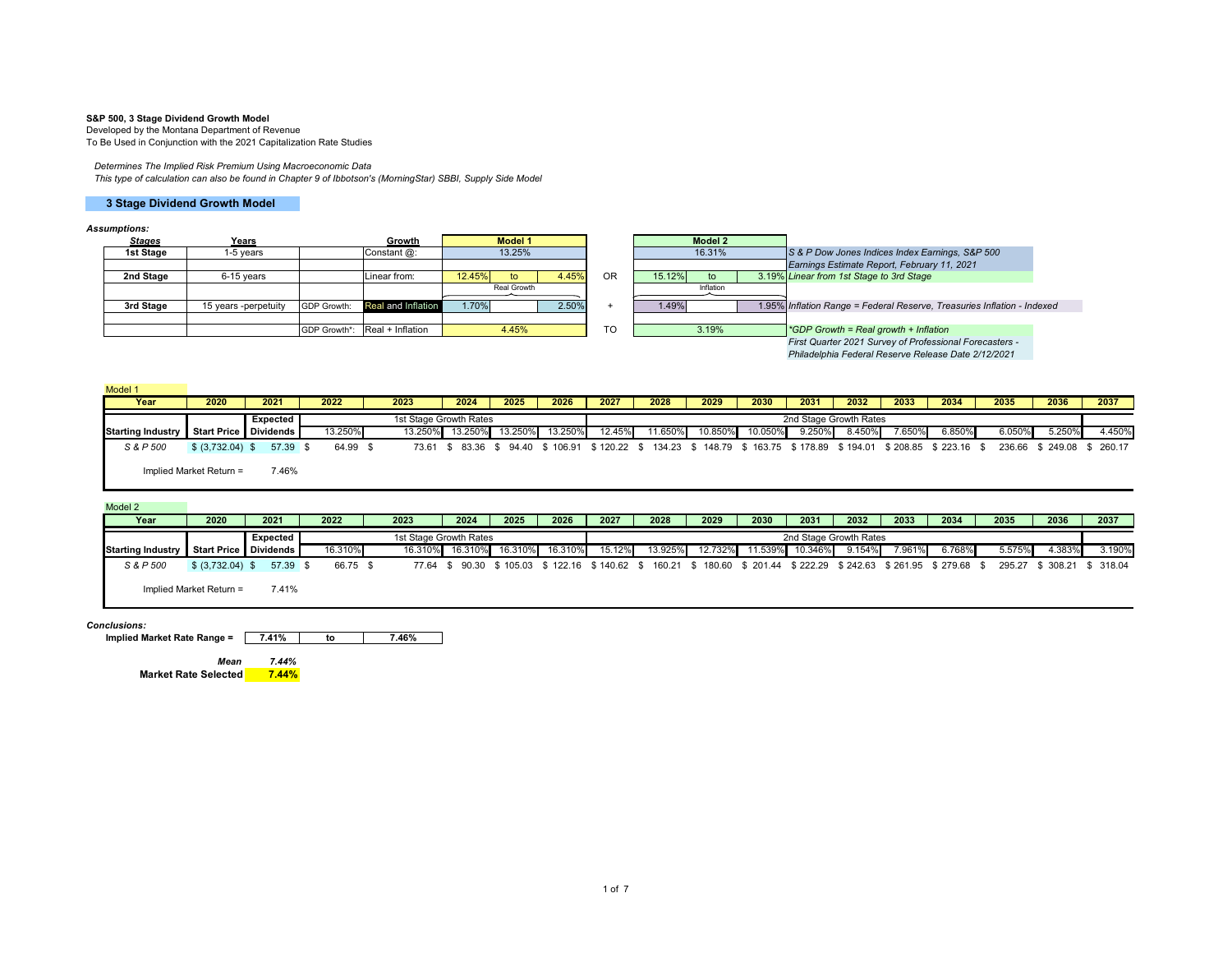| 2038 |        | 2039   | 2040   | 2041   | 2042   | 2043   | 2044   | 2045   | 2046   | 2047   | 2048   |               | 2049   | 2050   | 2051   | 2052    | 2053   | 2054 |        | 2055   |
|------|--------|--------|--------|--------|--------|--------|--------|--------|--------|--------|--------|---------------|--------|--------|--------|---------|--------|------|--------|--------|
|      |        |        |        |        |        |        |        |        |        |        |        |               |        |        |        |         |        |      |        |        |
|      | 4.450% | 4.450% | 4.450% | 1.450% | 4.450% | 4.450% | 1.450% | 1.450% | .450%  | 4.450% |        | <b>1.450%</b> | 1.450% | 4.450% | 1.450% | $+450%$ |        |      | 4.450% | 4.450% |
|      | 271.74 | 283.84 | 296.47 | 309.66 | 323.44 | 337.83 | 352.87 | 368.57 | 384.97 | 402.10 | 420.00 |               | 438.69 | 458.21 | 478.60 | 499.89  | 522.14 |      | 545.38 | 569.64 |

| 2038      | 2039   | 2040 |        | 2041   | 2042 |        | 2043   | 2044   | 2045    | 2046   | 2047   | 2048   | 2049   | 2050   | 2051   | 2052      | 2053   | 2054   | 2055   |  |
|-----------|--------|------|--------|--------|------|--------|--------|--------|---------|--------|--------|--------|--------|--------|--------|-----------|--------|--------|--------|--|
| 3.190%    | 3.190% |      | 3.190% | 3.190% |      | 3.190% | 3.190% | 3.190% | ا 190%. | 3.190% | 3.190% | 3.190% | 3.190% | 3.190% | 190%،د |           | 3.190% | 3.190% | 3.190% |  |
| 328.19 \$ | 338.66 |      | 349.46 | 360.61 |      | 372.11 | 383.98 | 396.23 | 408.87  | 421.92 | 435.37 | 449.26 | 463.59 | 478.38 | 493.64 | 509.39 \$ | 525.64 | 542.41 | 559.71 |  |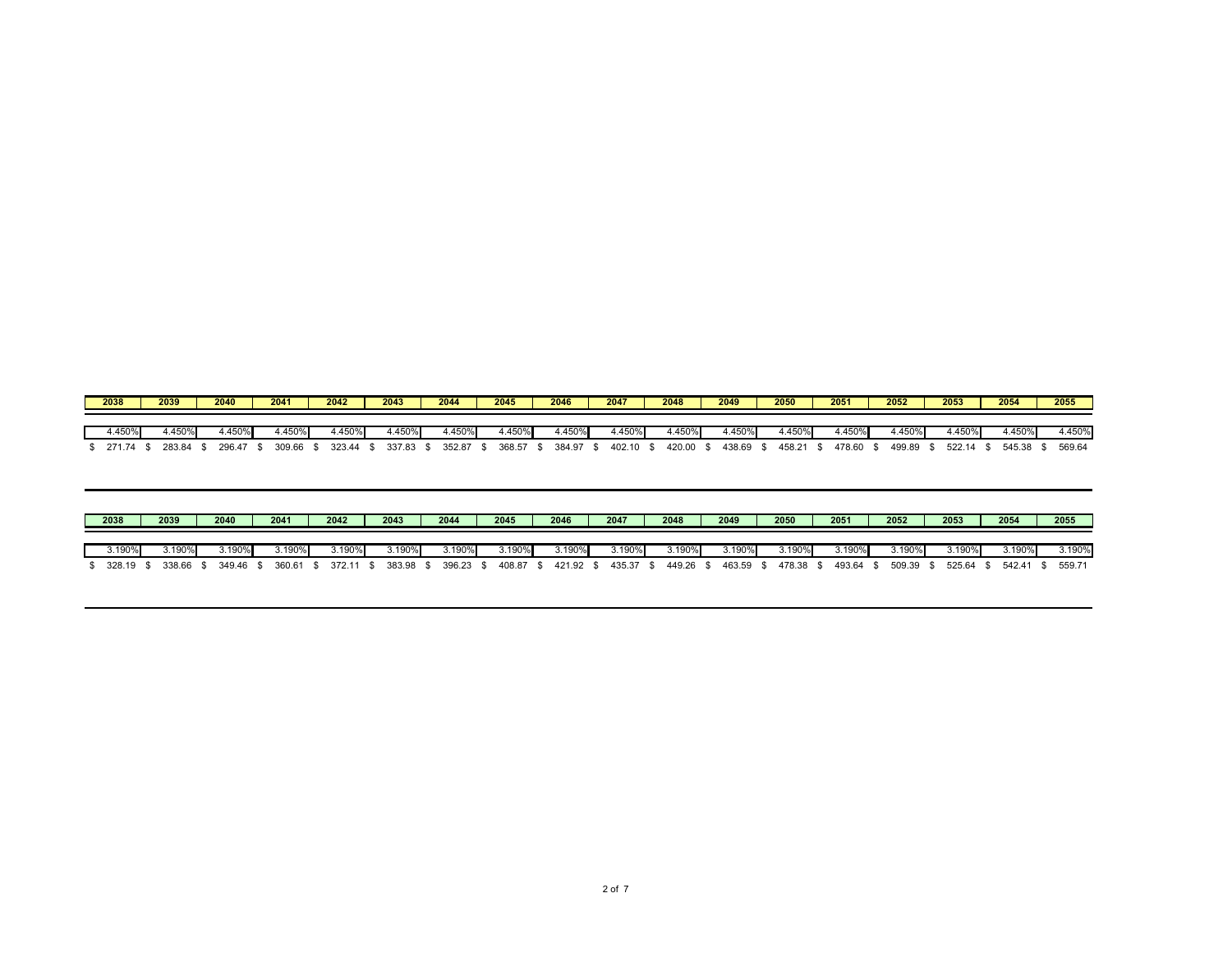| 2056 |        | 2057   | 2058   | 2059   |        | 2060   | 2061   | 2062   | 2063   | 2064   | 2065   | 2066   | 2067   | 2068       | 2069     | 2070   | 2071                   | 2072                  | 2073   |
|------|--------|--------|--------|--------|--------|--------|--------|--------|--------|--------|--------|--------|--------|------------|----------|--------|------------------------|-----------------------|--------|
|      |        |        |        |        |        |        |        |        |        |        |        |        |        |            |          |        |                        |                       |        |
|      | 4.450% | 4.450% | 4.450% |        | 4.450% | 4.450% | 4.450% | 4.450% | 1.450% | .450%  | 4.450% | 4.450% | 4.450% | 4.450%     | 4.450%   | 4.450% | 4.450%                 | 4.450%                | 4.450% |
|      | 594.99 | 621.47 | 649.13 | 678.01 |        | 708.18 | 739.70 | 772.61 | 807.00 | 842.91 | 880.42 | 919.60 | 960.52 | \$1,003.26 | 1,047.91 |        | 3 1,094.54 \$ 1,143.24 | \$1,194.12 \$1,247.26 |        |

| 2056      | 2057   | 2058   | 2059   | 2060   | 2061   | 2062      | 2063      | 2064   | 2065   | 2066   | 2067   | 2068      | 2069 |           | 2070      | 2071      | 2072   | 2073   |
|-----------|--------|--------|--------|--------|--------|-----------|-----------|--------|--------|--------|--------|-----------|------|-----------|-----------|-----------|--------|--------|
| $3.190\%$ | 3.190% | 3.190% | 3.190% | 3.190% | .190%  | 3.190%    |           | 3.190% | 3.190% | 3.190% | 3.190% | .190%     |      | $3.190\%$ |           | 3.190%    | 3.190% | 3.190% |
| 577.57 \$ | 595.99 | 615.00 | 634.62 | 654.87 | 675.76 | 697.31 \$ | 719.56 \$ | 742.51 | 766.20 | 790.64 | 815.86 | 841.88 \$ |      | 868.74 ఒ  | 896.45 \$ | 925.05 \$ | 954.56 | 985.01 |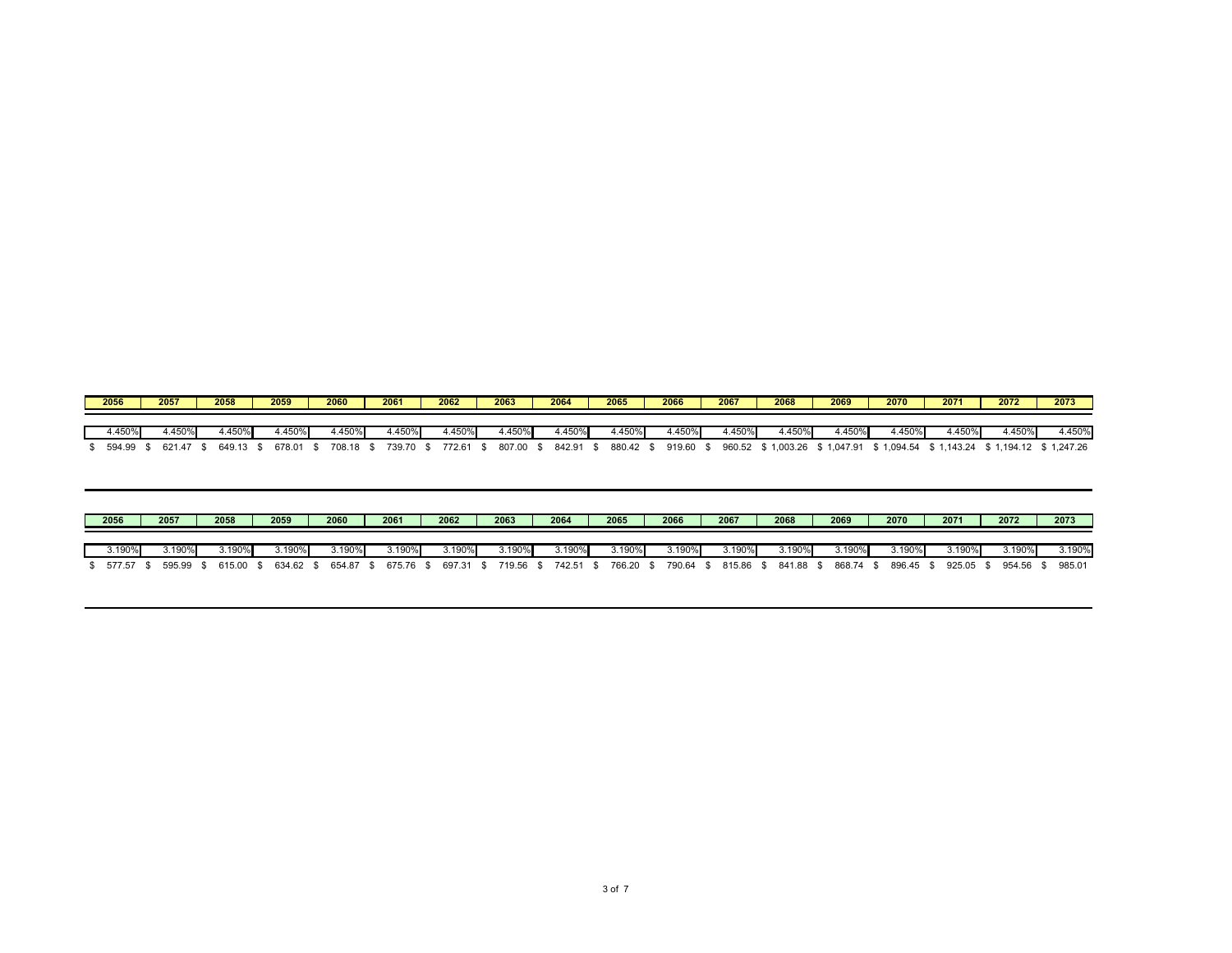| 2074    | 2075    | 2076   | 2077    | 2078     | 2079     | 2080    | 2081    | 2082     | 2083                   | 2084     | 2085   | 2086     | 2087           | 2088     | 2089                   | 2090     | 2091     |
|---------|---------|--------|---------|----------|----------|---------|---------|----------|------------------------|----------|--------|----------|----------------|----------|------------------------|----------|----------|
|         |         |        |         |          |          |         |         |          |                        |          |        |          |                |          | 3rd Stage Growth Rates |          |          |
| 1.450%  | $+450°$ | 450%   | .450%   | .450%    | 4.450%   | .450%   | $+450%$ | $+450%$  | 4.450%l                | 1.450%   | 1.450% | .4509    | $.450^{\circ}$ | .450%    | 450%                   | 4.450%   | 1.450%   |
| ,302.76 | ,360.73 | 421.20 | .484.53 | 550.59,، | 1,619.60 | .691.67 | .766.95 | i,845.58 | .927<br>$\overline{1}$ | 2,013.49 | 103.09 | 2,196.67 | 2,294.43       | 2,396.53 | $^*$ 2,503.1           | 2,614.57 | 2,730.91 |

| 2074   | 2075                | 2076     | 2077    | 2078       | 2079    | 2080                | 2081    | 2082       | 2083    | 2084     | 2085       | 2086  | 2087                | 2088       | 2089                   | 2090     | 2091     |
|--------|---------------------|----------|---------|------------|---------|---------------------|---------|------------|---------|----------|------------|-------|---------------------|------------|------------------------|----------|----------|
|        |                     |          |         |            |         |                     |         |            |         |          |            |       |                     |            | 3rd Stage Growth Rates |          |          |
| 3.190% | 3.190 <sup>6</sup>  | 3.190%   | 3.190%  | 3.190%     | 3.190%  | .190%               | .190%   | $3.190\%$  | 3.190%  | 3.190%   | 3.190%l    | .190% | 3.190%              |            | 3.190%                 | 3.190%   | 3.190%   |
|        | 1.016.43 \$1.048.86 | 1.082.31 | .116.84 | \$1.152.47 | .189.23 | $^{\circ}$ 1.227.17 | .266.31 | \$1.306.71 | .348.39 | 1.391.41 | \$1,435.79 |       | 1,481.60 \$1,528.86 | ì 1.577.63 | \$1.627.96             | 1.679.89 | 1,733.48 |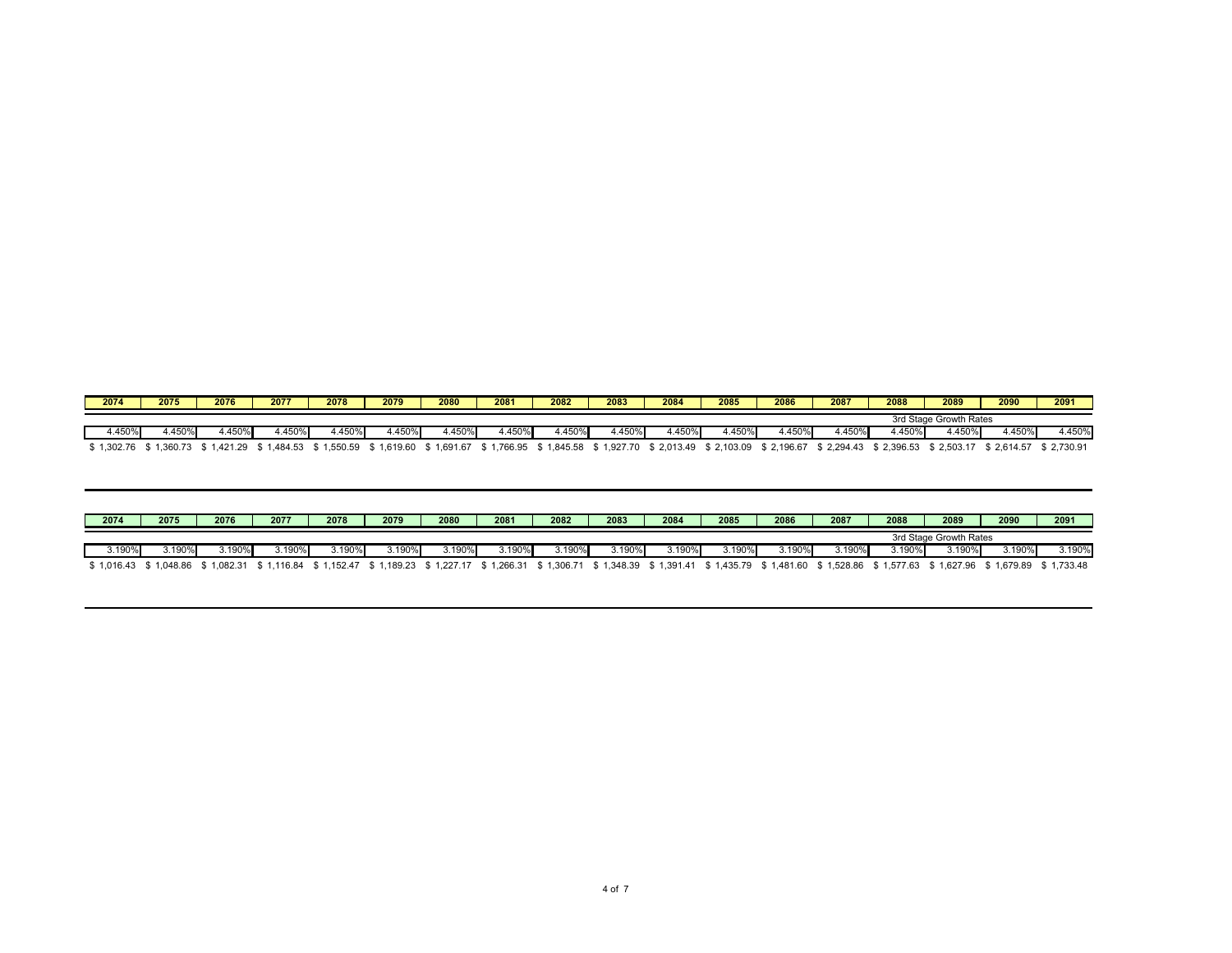| 2092   | 2093   | 2094   | 2095  | 2096  | 2097   | 2098    | 2099   | 2100     | 2101   | 2102   | 2103   | 2104    | 2105  | 2106   | 2107   | 2108   | 2109   |
|--------|--------|--------|-------|-------|--------|---------|--------|----------|--------|--------|--------|---------|-------|--------|--------|--------|--------|
|        |        |        |       |       |        |         |        |          |        |        |        |         |       |        |        |        |        |
| 4.450% | 1.450% | 4.450% | .450% | .450% | 4.450% | $+450%$ | 4.450% | $.450\%$ | 4.450% | 4.450% | 4.450% | $+450%$ | .450% | 1.450% | 4.450% | 4.450% | 4.450% |
|        |        |        |       |       |        |         |        |          |        |        |        |         |       |        |        |        |        |

| 2092 | 2093 | 2094  | 2095      | 2096   | 2097     | 2098    | 2099  | 2100      | 2101      | 2102   | 2103   | 2104  | 2105  | 2106 | 2107   | 2108                                                                                                                                                                                                  | 2109      |
|------|------|-------|-----------|--------|----------|---------|-------|-----------|-----------|--------|--------|-------|-------|------|--------|-------------------------------------------------------------------------------------------------------------------------------------------------------------------------------------------------------|-----------|
|      |      | .190% | $3.190\%$ | 3.190% | ا%190. د | 3.190%l | .190% | $3.190\%$ | $3.190\%$ | 8.190% | 3.190% | .190% | 190%، |      | 3.190% | 3.190%                                                                                                                                                                                                | $3.190\%$ |
|      |      |       |           |        |          |         |       |           |           |        |        |       |       |      |        | \$1,788.77 \$1,845.84 \$1,904.72 \$1,965.48 \$2,028.18 \$2,092.88 \$2,159.64 \$2,228.53 \$2,299.62 \$2,372.98 \$2,448.68 \$2,526.79 \$2,607.39 \$2,690.57 \$2,776.40 \$2,864.97 \$2,956.36 \$3,050.67 |           |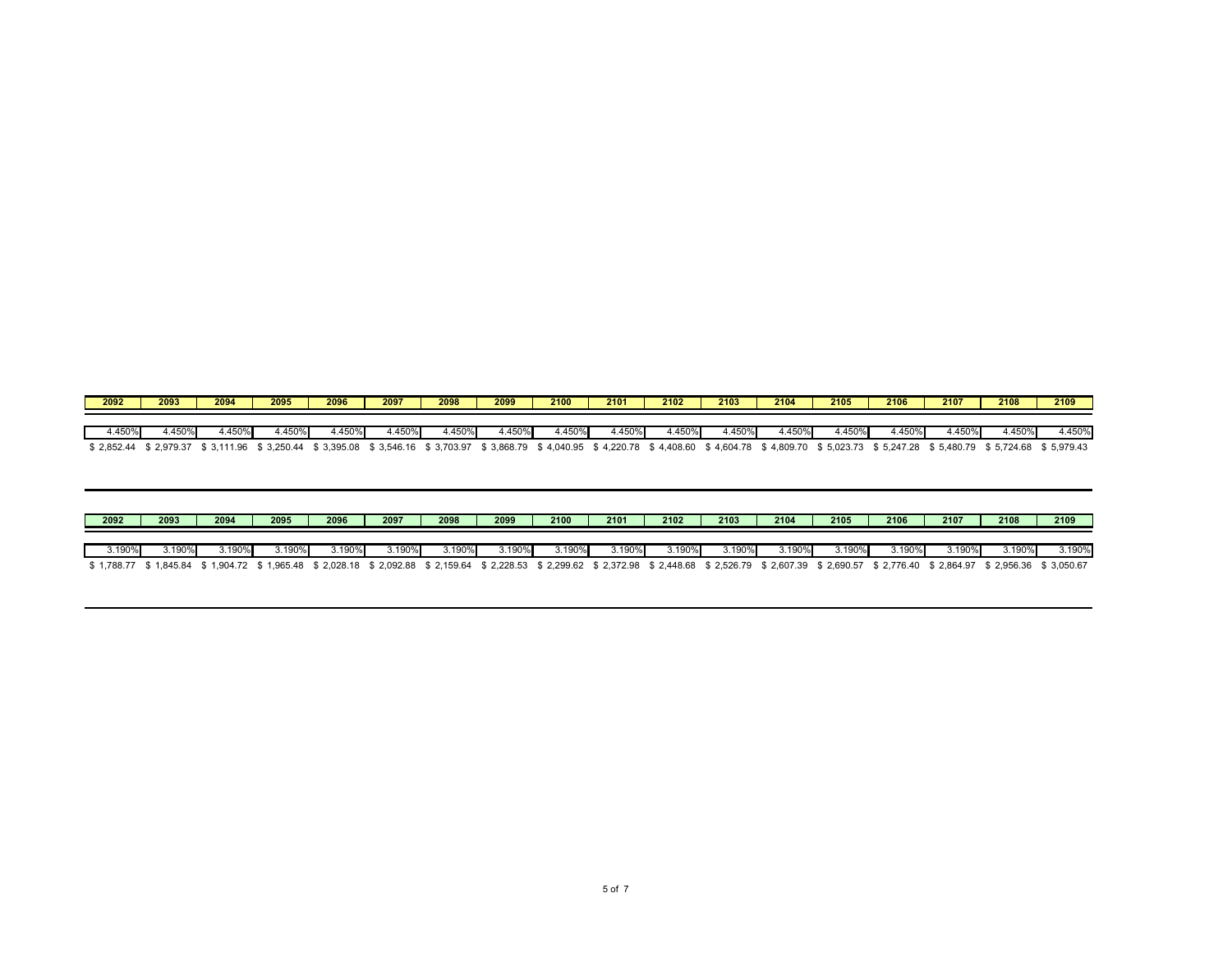| 2110       | 2111       | 2112       | 2113       | 2114     | 2115     | 2116     | 2117    | 2118     | 2119          | 2120               | 2121      | 2122      | 2123      | 2124      | 2125      |
|------------|------------|------------|------------|----------|----------|----------|---------|----------|---------------|--------------------|-----------|-----------|-----------|-----------|-----------|
|            |            |            |            |          |          |          |         |          |               |                    |           |           |           |           |           |
| +.450%     | I.450%     | 4.450%     | 4.450%     | $.450\%$ | 4.450%   | 4.450%   | 1.450%  | $+450%$  | +.450%        | 4.450 <sup>c</sup> | 4.450%    | 4.450%    | 4.450%    | 4.450%    | 1.450%    |
| \$6,245.52 | \$6,523.44 | \$6,813.74 | \$7,116.95 | 7,433.65 | 7.764.45 | 3,109.97 | 470.86. | 8.847.81 | $9.241.54$ \$ | 9,652.79           | 10,082.34 | 10,531.00 | 10,999.63 | 11,489.12 | 12,000.38 |

| 2110   | 2111     | 2112   | 2113                                           | 2114          | 2115     | 2116     | 2117        | 2118        | 2119        | 2120        | 2121      | 2122                 | 2123        | 2124        | 2125     |
|--------|----------|--------|------------------------------------------------|---------------|----------|----------|-------------|-------------|-------------|-------------|-----------|----------------------|-------------|-------------|----------|
| 3.190% | ا%190. 3 | 3.190% | 3.190%                                         | 3.190%l       | 3.190%   | 3.190%   | 3.190%      | $3.190\%$   | 3.190%      | $5.190\%$   | $3.190\%$ | 3.190%               | ,190%       | $3.190\%$   | 3.190%   |
|        |          |        | \$3,147.98 \$3,248.40 \$3,352.03 \$3,458.96 \$ | $3,569.30$ \$ | 3,683.16 | 3.800.65 | 3,921.89 \$ | 4.047.00 \$ | 4.176.10 \$ | 4.309.32 \$ |           | 4,446.79 \$ 4,588.64 | 4.735.02 \$ | 4.886.06 \$ | 5,041.93 |